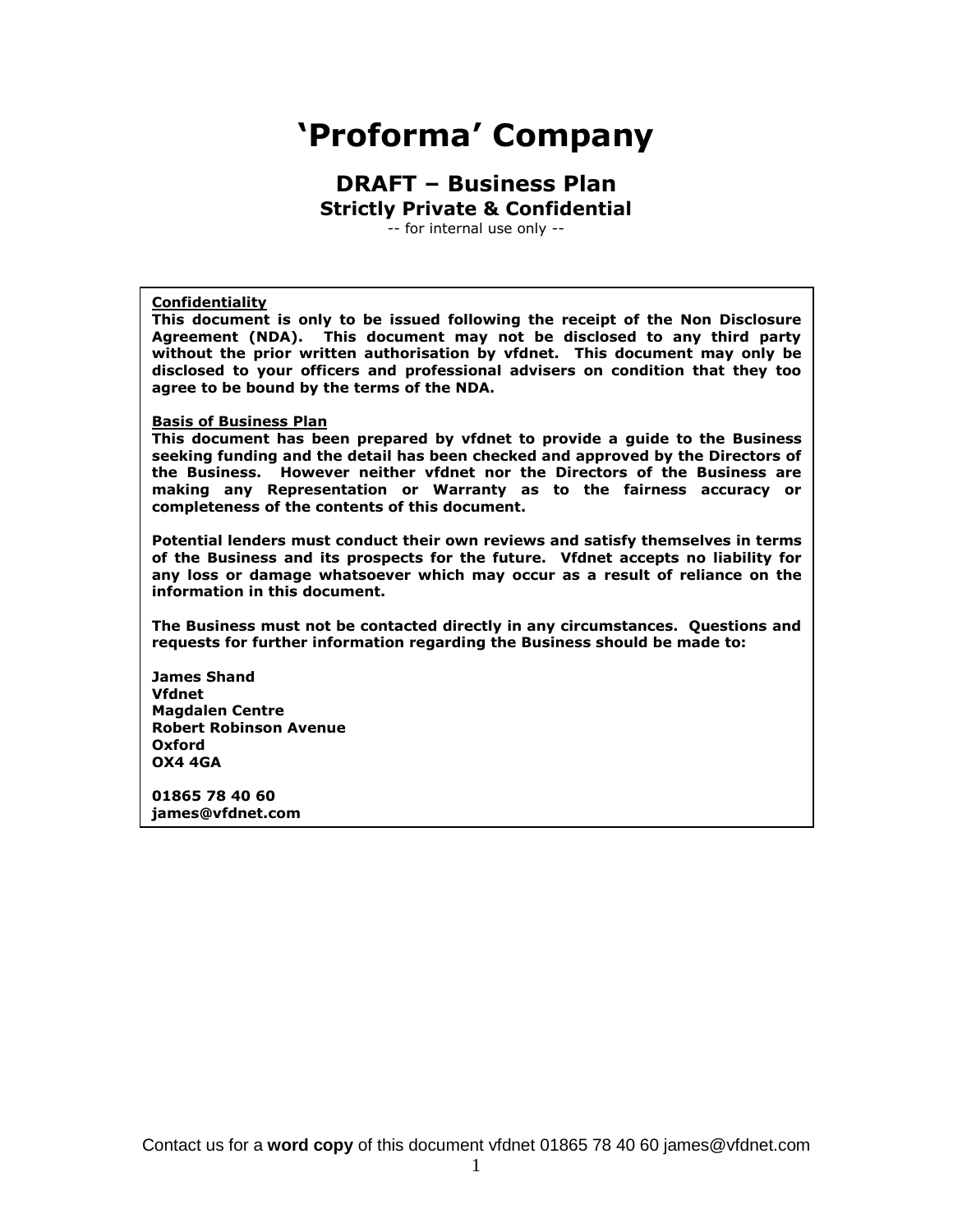#### **Proforma Company Business Plan**

Part I

a) Definitions & Glossary.

Part II - Information on the Company.

- a) Executive Summary
- b) Background.
- c) The Business Model.
- d) Intellectual Property and Trademarks.
- e) The Target Market.
- f) Future Market Opportunities.
- g) Competition.
- h) The Directors & Management Team.
- i) Financial Information.
- j) Business Projections.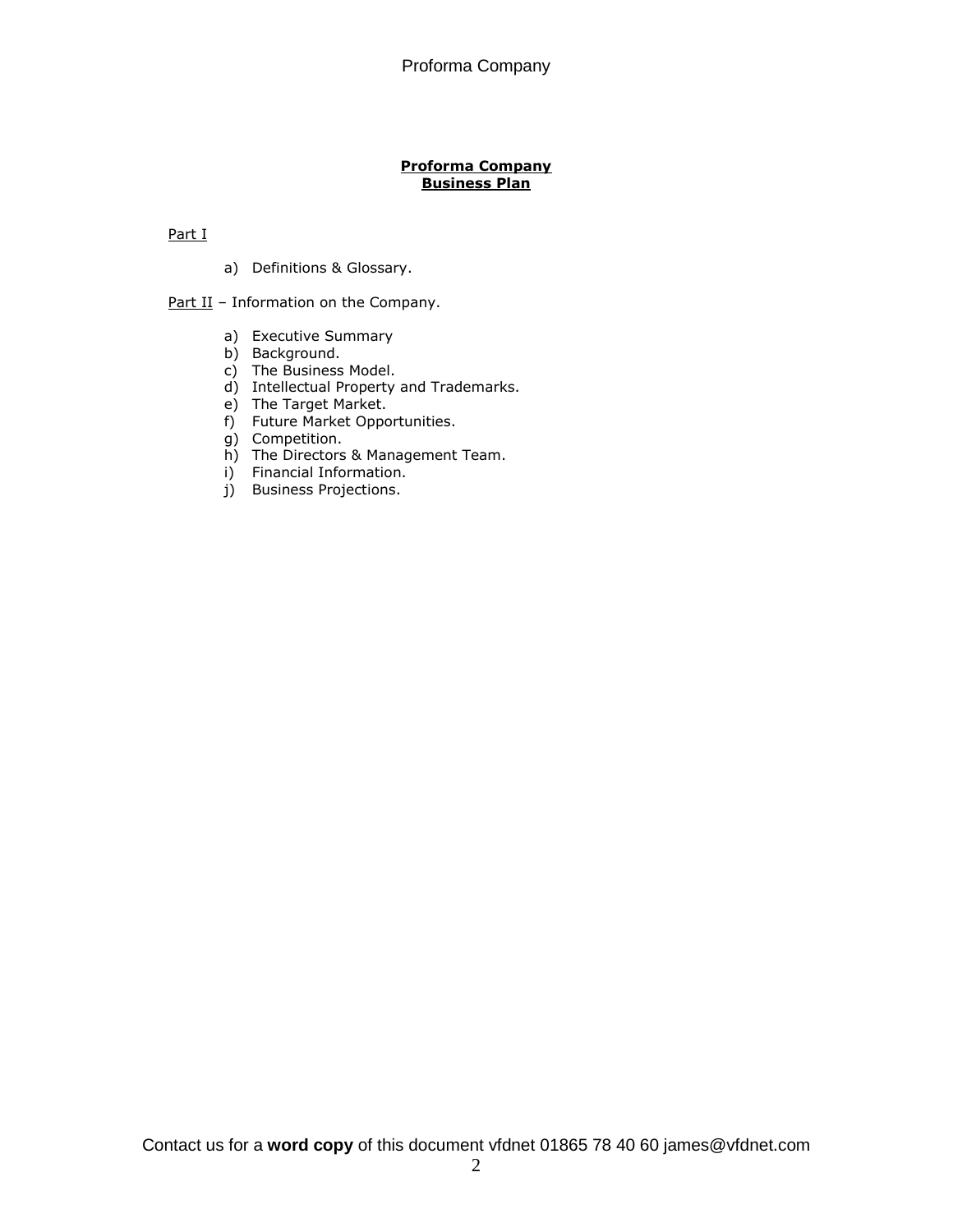# **PART I**

# **A) DEFINITIONS & GLOSSARY**

[Include key words or phrases commonly used in the Business which an outsider would not necessarily understand (Company and Industry Jargon)]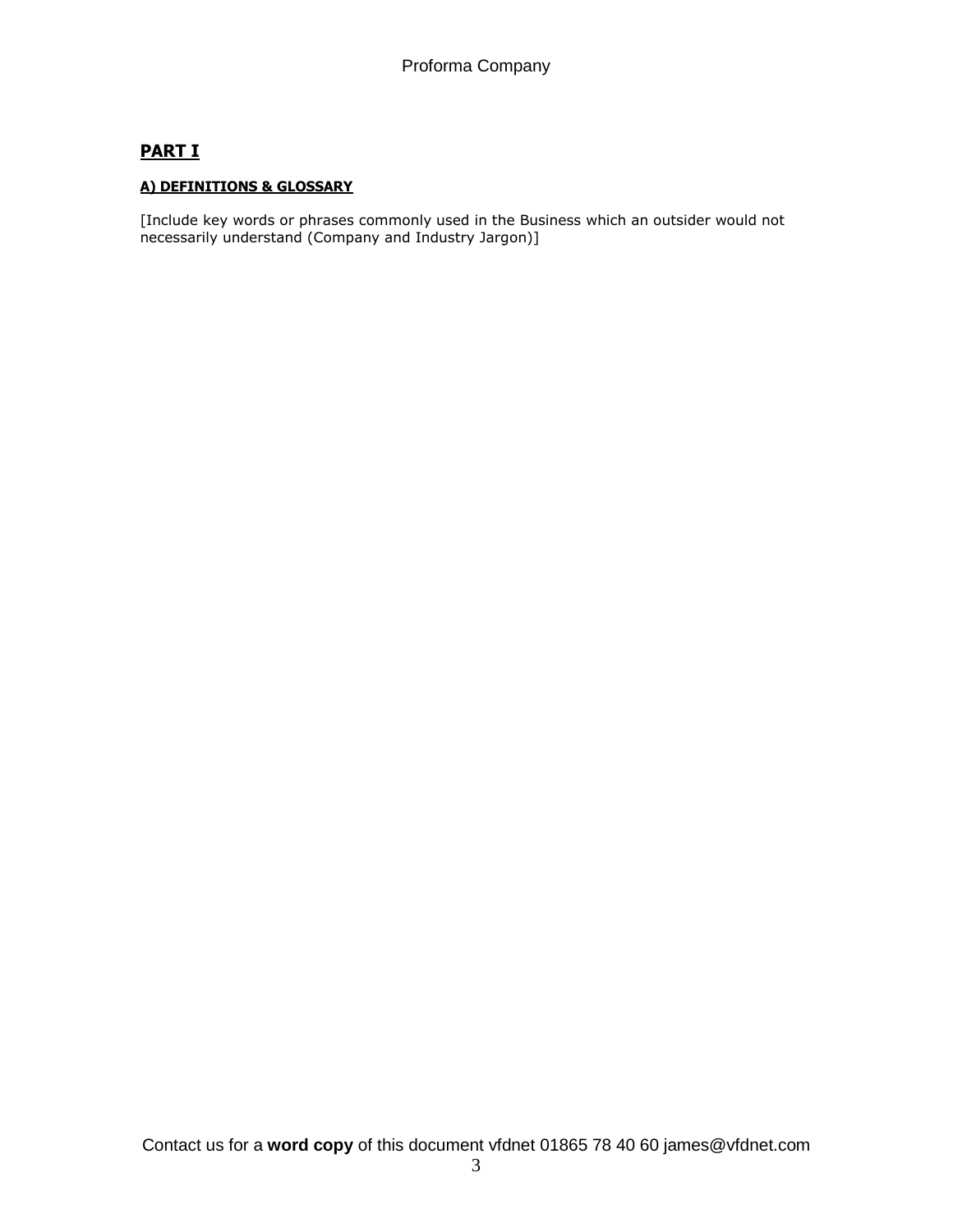# **PART II**

## **A) EXECUTIVE SUMMARY**

#### **TO BE WRITTEN LAST AFTER ALL OTHER SECTIONS ARE COMPLETED AND HAVE BEEN CRITIQUED BY THE VFD, WHO WILL HIGHLIGHT THE 10-12 REALLY KEY POINTS WHICH NEED TO BE INCLUDED IN THIS EXEC SUMMARY.**

#### **NB. This is the only section which will definitely be read!**

The executive summary should be written last and written with real passion – otherwise your audience will not take the plan seriously. However avoid clichés and words like 'Unique', 'Huge', World beating' and 'enormous'.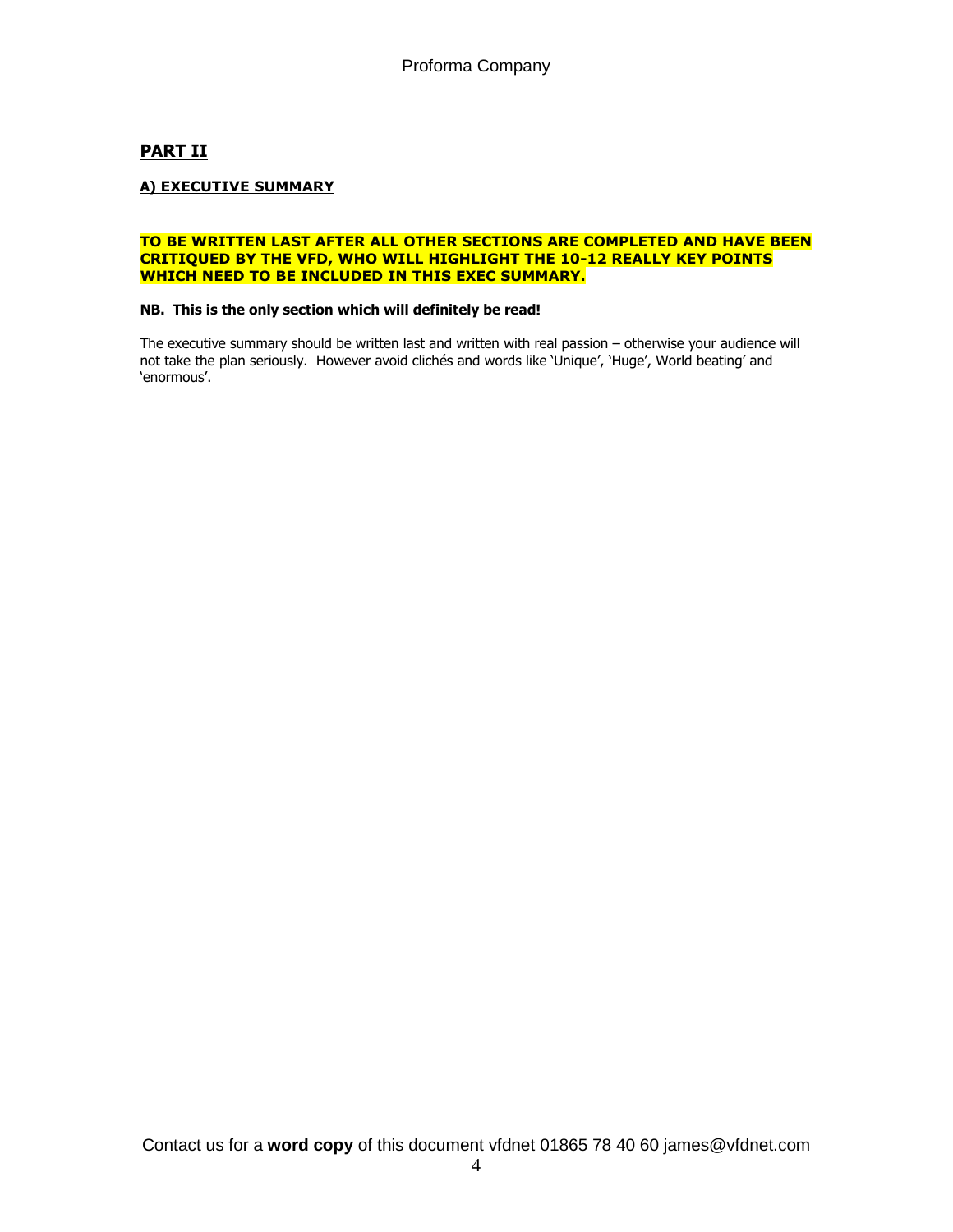## **B) BACKGROUND**

- 1) Details of when the business was founded
- 2) Expertise of Management team
- 3) Where head Office and subsidiary Offices are based (Freehold or Leasehold lease terms, scalability)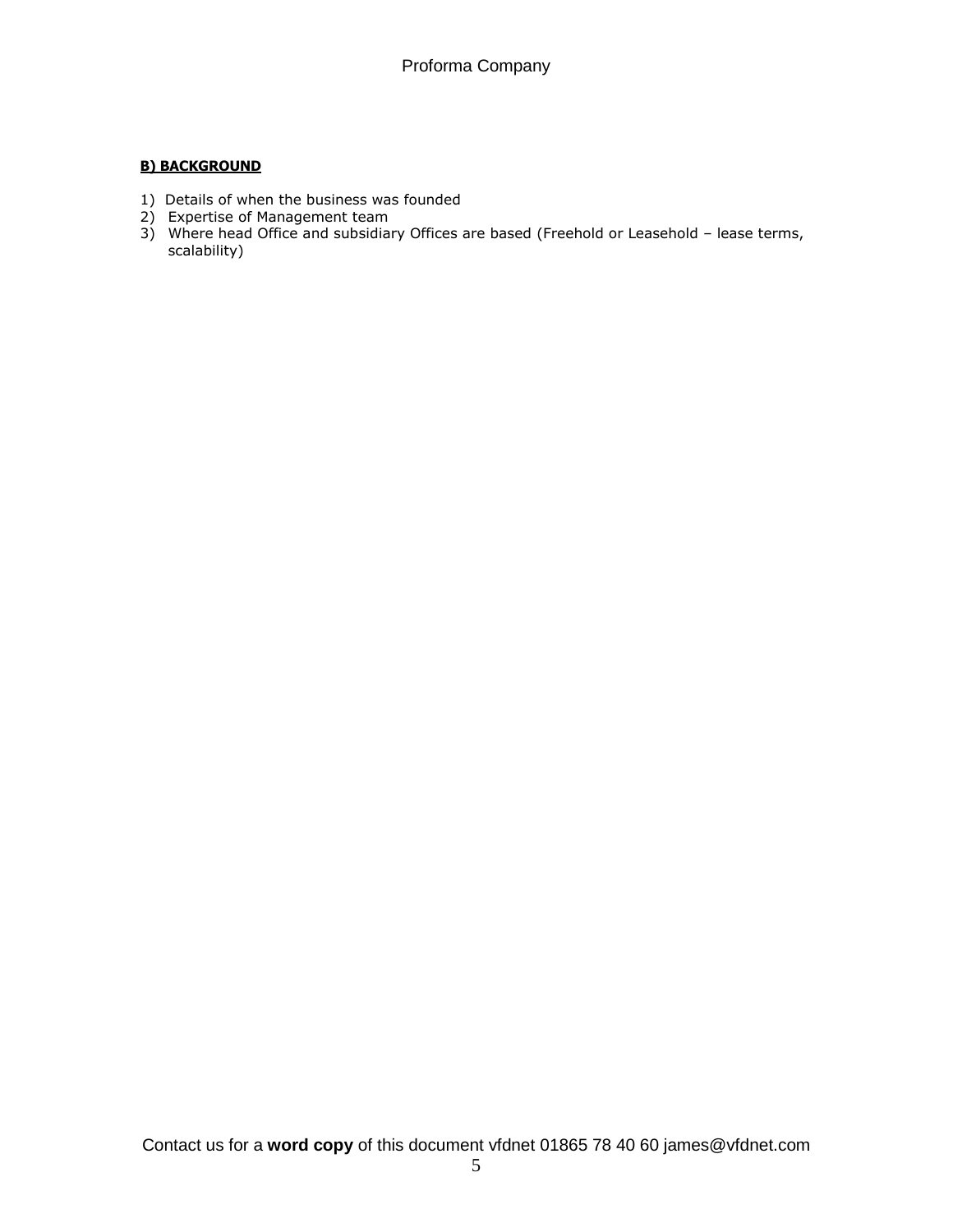# **C) THE COMPANY BUSINESS MODEL**

- 1) The target markets (Outline)
- 2) The main product or service offerings including:
	- **•** Benefits to the customer
	- What problem does the product or service solve
	- Why will customers continue to buy?
- 3) Existing contracts Revenues
- 4) Sustainable competitive advantage
- 5) Research and development required to retain advantages
- 6) Geographical markets and plans for expansion / acquisitions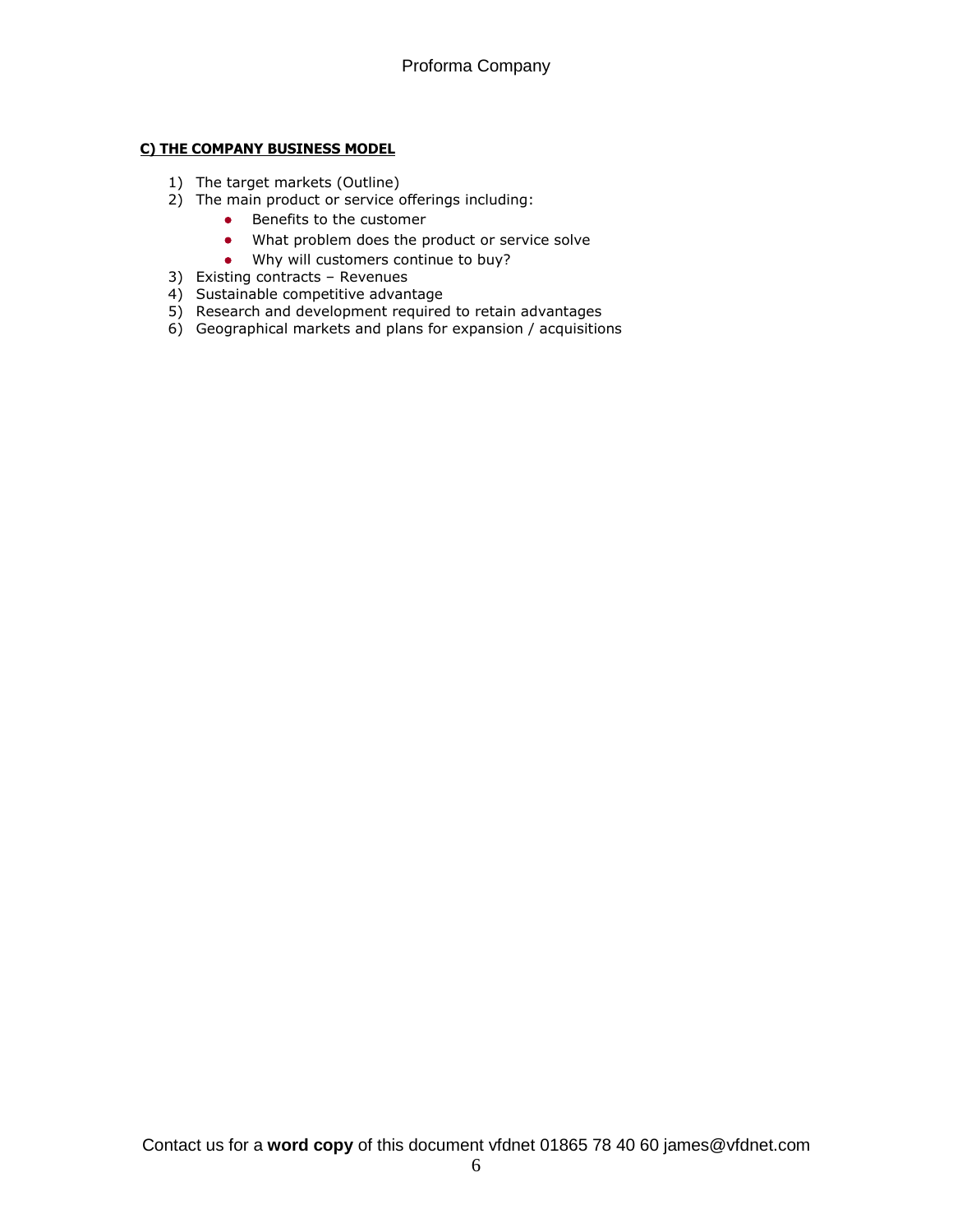## **D) INTELLECTUAL PROPERTY AND TRADEMARKS**

- 1) Patents held, applications submitted
- 2) Trademarks registered and applied for (R and TM)
- 3) Designs registered and applied for.
- 4) Copyrights of original and written work.

NB. This section should also cover why the business is not just a 'me too' company.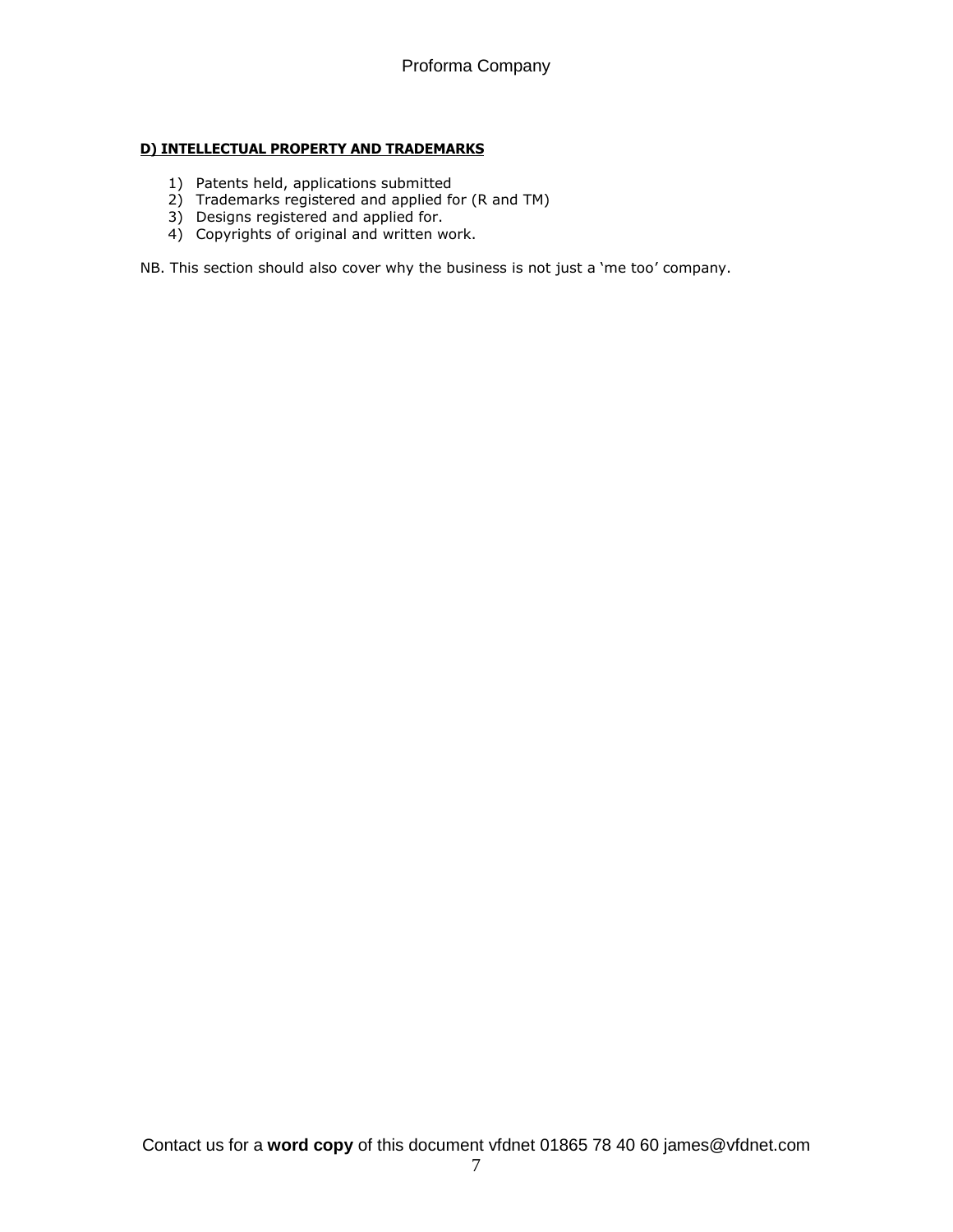# **E) THE TARGET MARKET**

- 1) Current market sectors generating revenue
- 2) Current market size, expected growth rate and market trends Independent statistics or market research where available (Published reports are the best info – sources are libraries, trade bodies and the FSB)
- 3) Barriers to entry, selling price pressures, design cycle, product life cycle and average gross margin.
- 4) Marketing plan pricing plan, promotion activity planned, route to market (inc licensing if appropriate)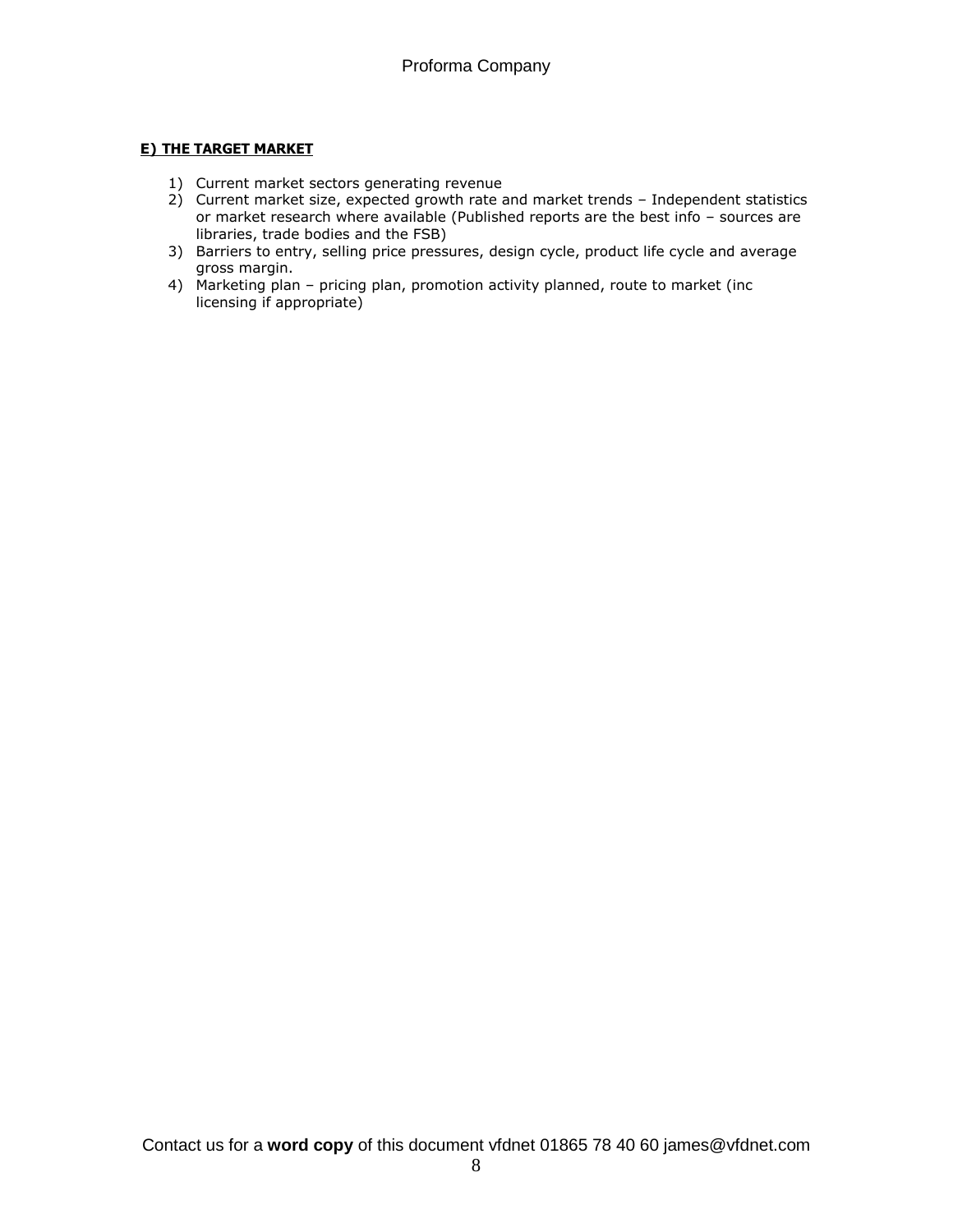#### **F) FUTURE MARKET OPPORTUNITIES**

- 1) Plans to penetrate different sectors of the market eg. By acquisition of smaller companies or entry to new markets
- 2) Plans for entry to adjacent markets.

Contact us for a **word copy** of this document vfdnet 01865 78 40 60 james@vfdnet.com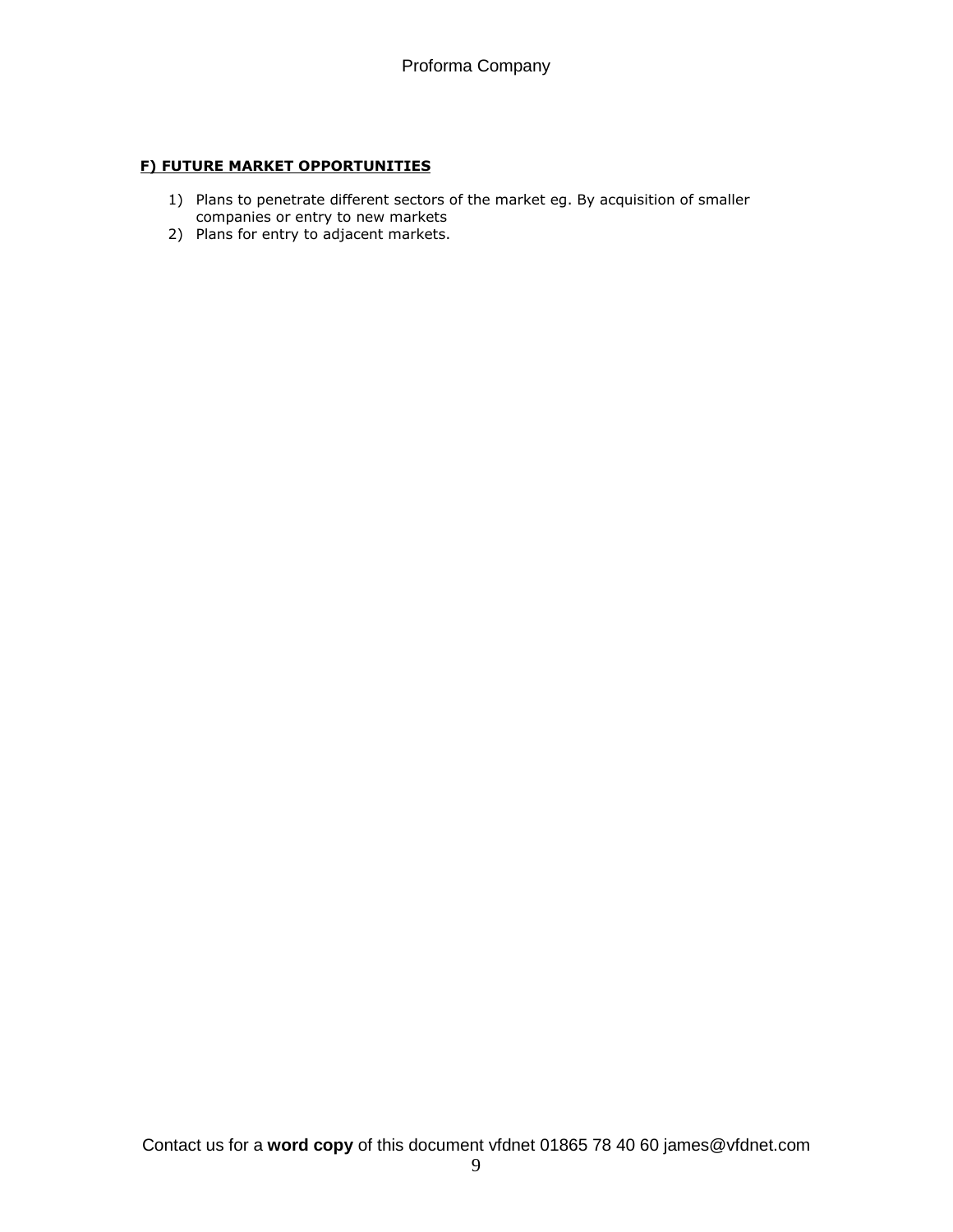# **G) COMPETITION**

Details of the main competitors:

- 1) Main competitors inc. financial backing, market presence
- 2) Identified weaknesses in key competitors eg. Flawed strategy, poor morale or declining levels of customer service.
- 3) What will be the Competitor response to the company's offering?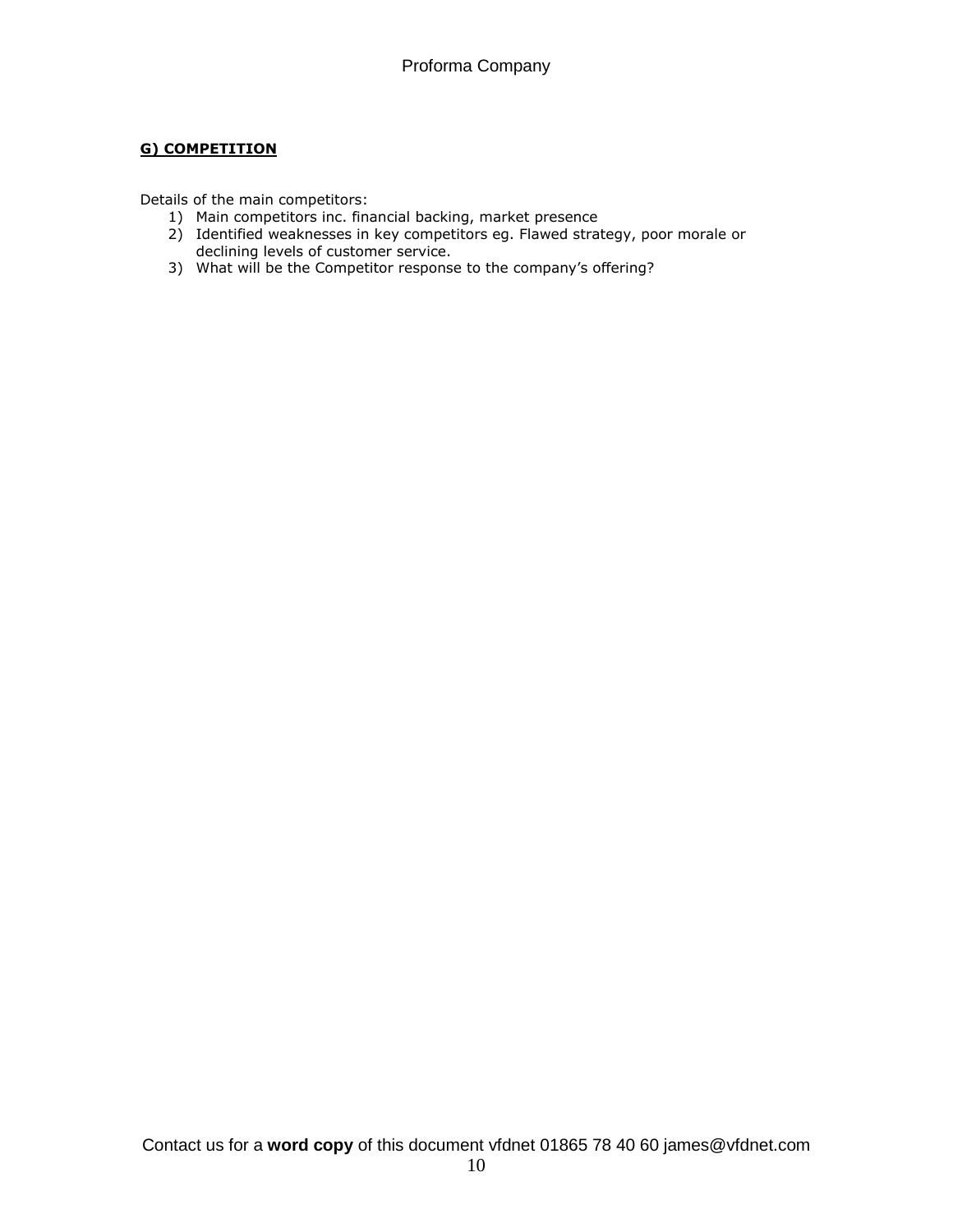# **H) THE DIRECTORS AND MANAGEMENT TEAM**

The day-to-day management of the Company is delegated to the Operating Management team … The Management Team is collectively incentivised … It is the company's intention to introduce a tax efficient Enterprise Management Incentive Scheme to further align the Management Team to the interests of shareholders.(?)

For each Management Team member:

- 1) Name, position, age
- 2) Potted CV including particular strengths for the Company
- 3) Acquisition experience / rapid growth management

Also mention shareholder investment and commitment (inc sweat labour where no salary taken). Again convey the passion of key players for the business.